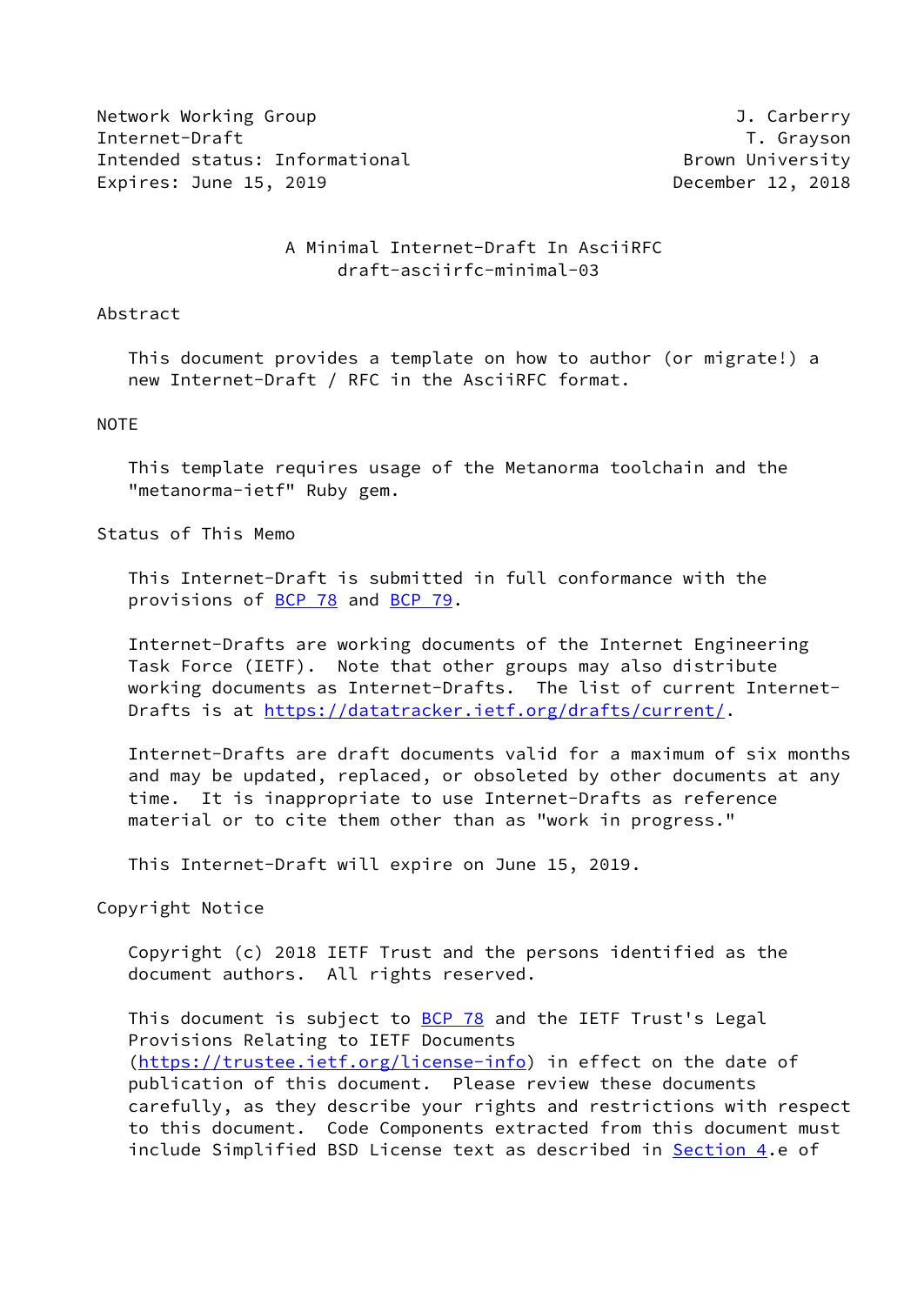<span id="page-1-1"></span>Internet-Draft AsciiRFC Example December 2018

 the Trust Legal Provisions and are provided without warranty as described in the Simplified BSD License.

Table of Contents

|                                      | $\overline{2}$ |
|--------------------------------------|----------------|
| 2.                                   | $\overline{2}$ |
| 3.                                   | $\overline{3}$ |
| 4.                                   | $\overline{3}$ |
|                                      | $\overline{3}$ |
| 4.1.1. Metanorma toolchain           | $\overline{3}$ |
| 4.1.2. XML RFC toolchain             | $\overline{3}$ |
| $4.2$ . Referencing external content | $\overline{3}$ |
|                                      | $\overline{4}$ |
| 5.                                   | $\overline{4}$ |
| 6.                                   | $\overline{4}$ |
| 7.                                   | $\overline{4}$ |
| 8.                                   | $\overline{4}$ |
| Normative References<br>8.1.         | $\overline{4}$ |
| 8.2. Informative References          | $\overline{5}$ |
|                                      | $\overline{5}$ |
|                                      | $\overline{5}$ |
|                                      | 6              |
|                                      |                |

### <span id="page-1-0"></span>[1](#page-1-0). Introduction

AsciiRFC [\[I-D.ribose-asciirfc](#page-4-5)] is an extremely simple way to author Internet-Drafts and RFCs without needing to manually craft RFC XML conforming to [[RFC7991](https://datatracker.ietf.org/doc/pdf/rfc7991)].

 This is a template specifically made for authors to easily start with creating an Internet-Draft conforming to [\[RFC7991](https://datatracker.ietf.org/doc/pdf/rfc7991)] and submittable to the IETF datatracker.

<span id="page-1-2"></span>[2](#page-1-2). Terms and Definitions

 The key words "\*MUST\*", "\*MUST NOT\*", "\*REQUIRED\*", "\*SHALL\*", "\*SHALL NOT\*", "\*SHOULD\*", "\*SHOULD NOT\*", "\*RECOMMENDED\*", "\*NOT RECOMMENDED\*", "\*MAY\*", and "\*OPTIONAL\*" in this document are to be interpreted as described in [BCP 14](https://datatracker.ietf.org/doc/pdf/bcp14) [[RFC2119\]](https://datatracker.ietf.org/doc/pdf/rfc2119) [\[RFC8174](https://datatracker.ietf.org/doc/pdf/rfc8174)] when, and only when, they appear in all capitals, as shown here.

This document also refers to the following terms and definitions: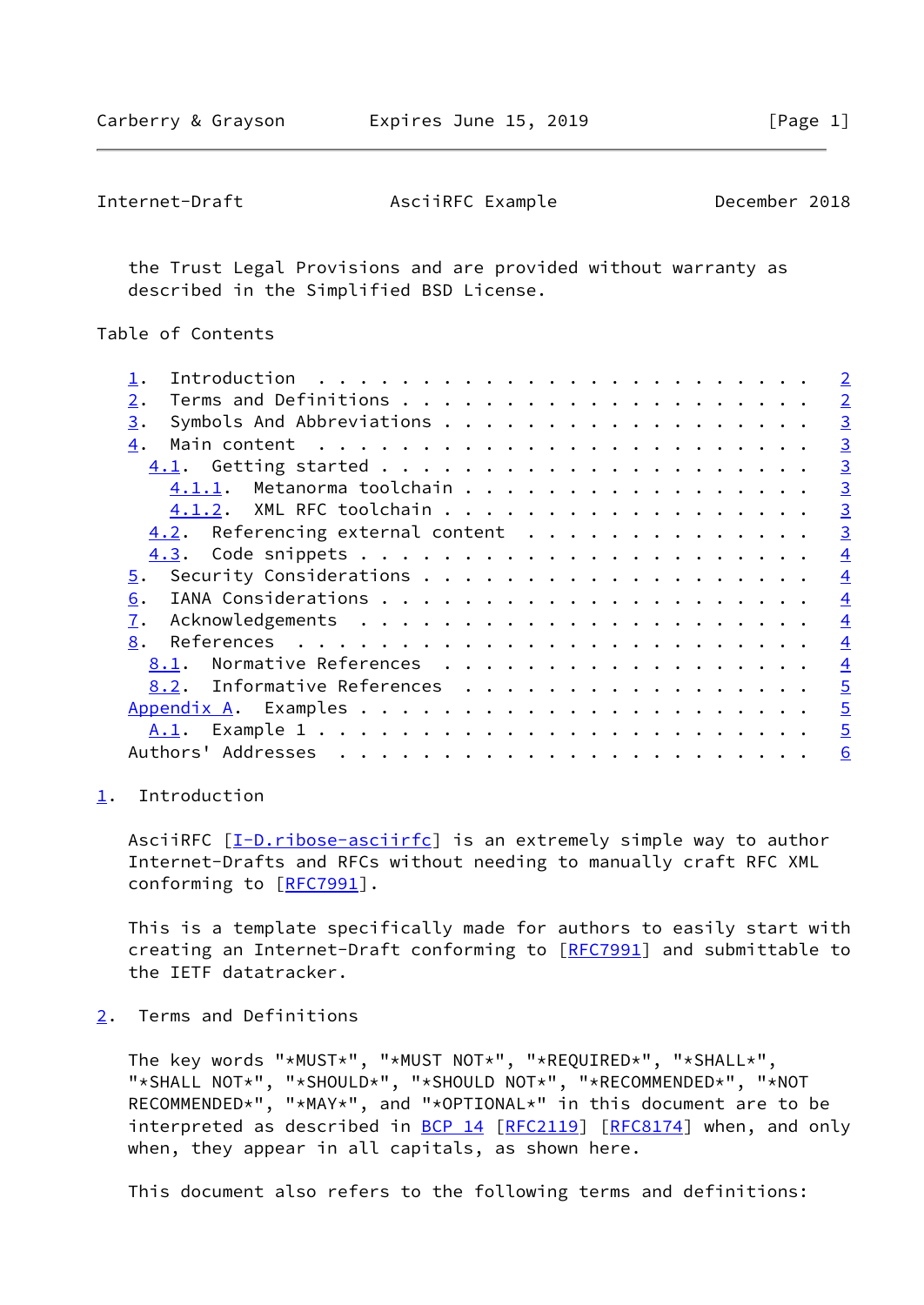AsciiRFC

 an AsciiDoc-derived syntax used for authoring RFCs and Internet- Drafts, as defined in [\[I-D.ribose-asciirfc](#page-4-5)].

| Carberry & Grayson | Expires June 15, 2019 | [Page 2] |
|--------------------|-----------------------|----------|
|                    |                       |          |

<span id="page-2-2"></span>Internet-Draft AsciiRFC Example December 2018

<span id="page-2-1"></span>[3](#page-2-1). Symbols And Abbreviations

## ADRFC

abbreviated form of \_AsciiRFC\_

<span id="page-2-0"></span>[4](#page-2-0). Main content

 This is where you place the main content, and the following serves as a placeholder for your text.

Subsections are used here for demonstration purposes.

<span id="page-2-3"></span>[4.1](#page-2-3). Getting started

 The Metanorma and RFC toolchains \*MUST\* be available locally to build this document template.

<span id="page-2-4"></span>[4.1.1](#page-2-4). Metanorma toolchain

You will need to have:

- 1. Ruby: for running Metanorma
- a. "metanorma-cli" gem: for the Metanorma command-line interface
- b. "metanorma-ietf" gem: for converting AsciiRFC into XML RFC (v2 or v3)

<span id="page-2-5"></span>[4.1.2](#page-2-5). XML RFC toolchain

You will need to have:

1. Python: for running "xml2rfc"

A. "xml2rfc": for converting RFC XML (v2 or v3) into TXT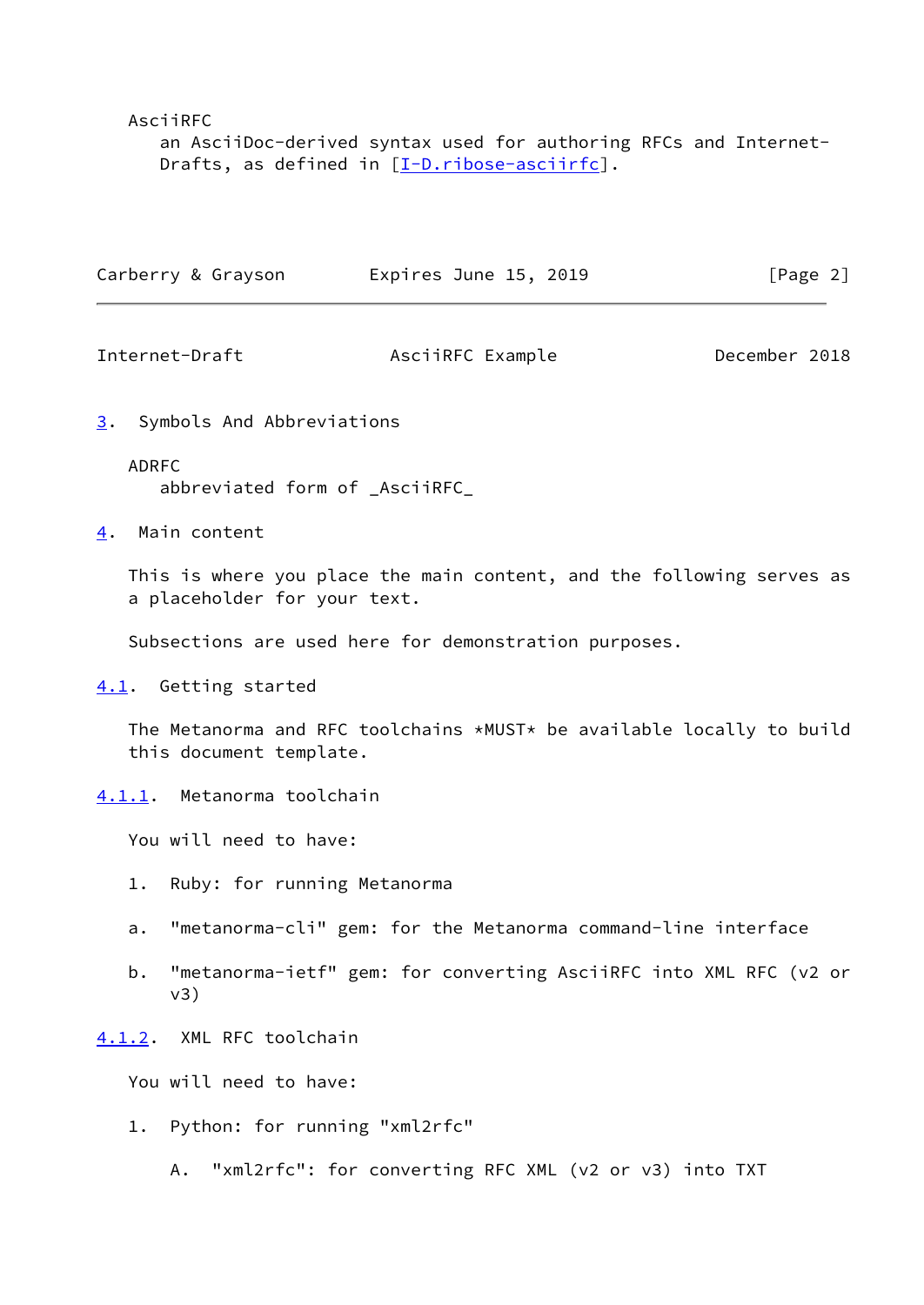B. "idnits": for submission preflight

# <span id="page-3-0"></span>[4.2](#page-3-0). Referencing external content

- o This is a published RFC [[RFC7253\]](https://datatracker.ietf.org/doc/pdf/rfc7253)
- o This is an Internet-Draft [\[I-D.ribose-asciirfc](#page-4-5)]
- o This is an external reference [\[RNP](#page-5-3)]

|  | Carberry & Grayson | Expires June 15, 2019 | [Page 3] |
|--|--------------------|-----------------------|----------|
|--|--------------------|-----------------------|----------|

<span id="page-3-2"></span>Internet-Draft AsciiRFC Example December 2018

<span id="page-3-1"></span>[4.3](#page-3-1). Code snippets

 Code snippets should be wrapped with "<CODE BEGINS>" and "<CODE ENDS>" blocks, as required by the IETF Trust Legal Provisions (TLP) [\[IETF.TLP](#page-4-6)] ([Section 4\)](#page-2-0) specified in [\[RFC5378](https://datatracker.ietf.org/doc/pdf/rfc5378)].

<span id="page-3-3"></span>[5](#page-3-3). Security Considerations

Any security considerations should be placed here.

As described in [Section 4](#page-2-0) (here's how you refer a local anchor), local tools have to be installed before the document template can be built.

 Running of these local tools \*MAY\* produce unintended side effects that impact security. For example

> +-----------------+----------------------------+ | Security issue | Discussed in | +-----------------+----------------------------+ | Confidentiality | Section [2.1.1 of \[RFC3552\]](https://datatracker.ietf.org/doc/pdf/rfc3552#section-2.1.1) | | Data Integrity | Section [2.1.2 of \[RFC3552\]](https://datatracker.ietf.org/doc/pdf/rfc3552#section-2.1.2) | | Non-Repudiation | Section [2.2 of \[RFC3552\]](https://datatracker.ietf.org/doc/pdf/rfc3552#section-2.2) +-----------------+----------------------------+

<span id="page-3-4"></span>[6](#page-3-4). IANA Considerations

This document does not require any action by IANA.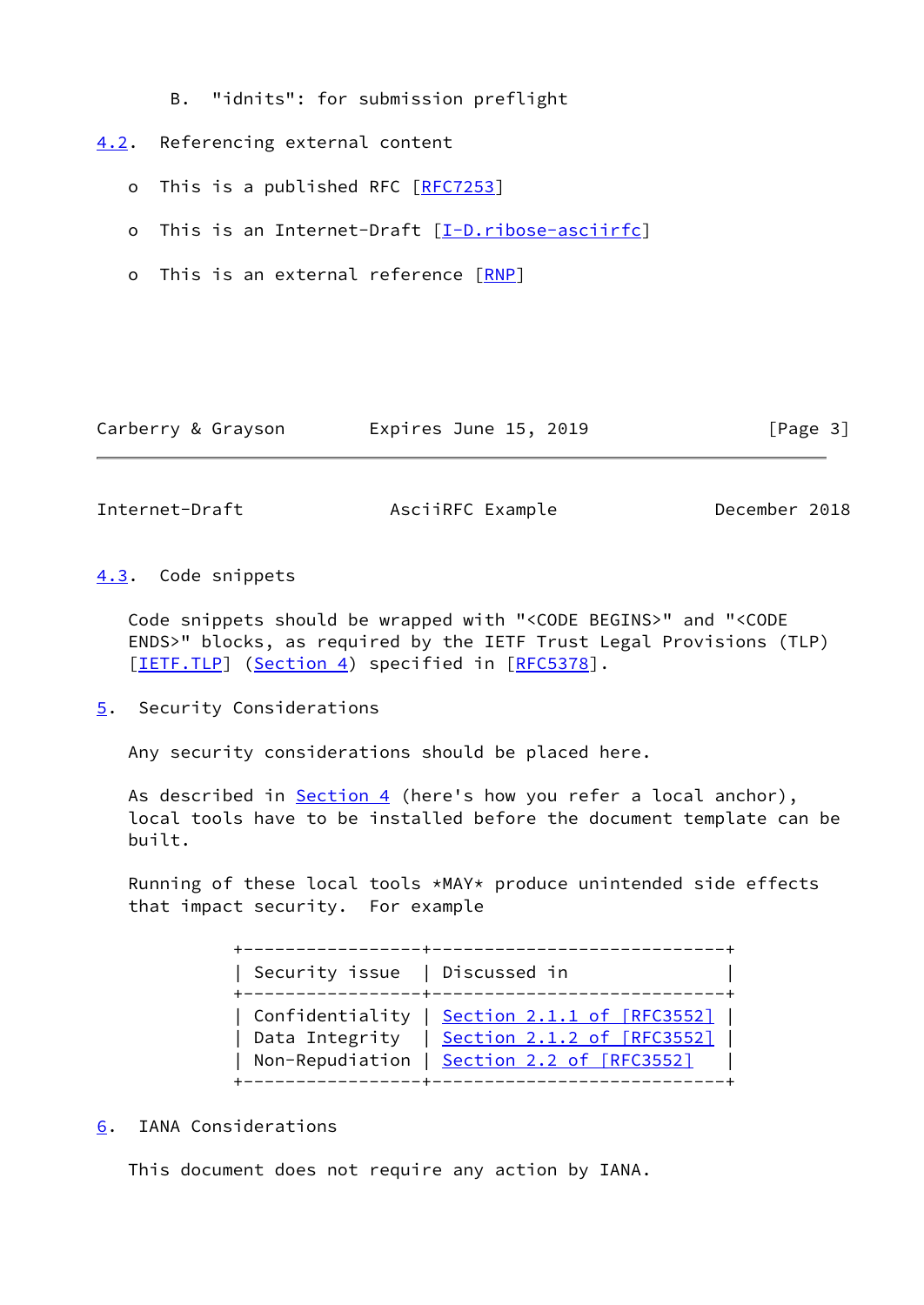But if it does, such as proposing changes to IANA registries, please include them here.

<span id="page-4-0"></span>[7](#page-4-0). Acknowledgements

The authors would like to thank their families.

- <span id="page-4-1"></span>[8](#page-4-1). References
- <span id="page-4-2"></span>[8.1](#page-4-2). Normative References
	- [RFC2119] Bradner, S., "Key words for use in RFCs to Indicate Requirement Levels", [BCP 14](https://datatracker.ietf.org/doc/pdf/bcp14), [RFC 2119](https://datatracker.ietf.org/doc/pdf/rfc2119), DOI 10.17487/RFC2119, March 1997, <[https://www.rfc-editor.org/info/rfc2119>](https://www.rfc-editor.org/info/rfc2119).
	- [RFC7991] Hoffman, P., "The "xml2rfc" Version 3 Vocabulary", [RFC 7991,](https://datatracker.ietf.org/doc/pdf/rfc7991) DOI 10.17487/RFC7991, December 2016, <[https://www.rfc-editor.org/info/rfc7991>](https://www.rfc-editor.org/info/rfc7991).

| Carberry & Grayson | Expires June 15, 2019 | [Page 4] |
|--------------------|-----------------------|----------|
|                    |                       |          |

<span id="page-4-4"></span>Internet-Draft AsciiRFC Example December 2018

- [RFC8174] Leiba, B., "Ambiguity of Uppercase vs Lowercase in [RFC](https://datatracker.ietf.org/doc/pdf/rfc2119) [2119](https://datatracker.ietf.org/doc/pdf/rfc2119) Key Words", [BCP 14](https://datatracker.ietf.org/doc/pdf/bcp14), [RFC 8174,](https://datatracker.ietf.org/doc/pdf/rfc8174) DOI 10.17487/RFC8174, May 2017, [<https://www.rfc-editor.org/info/rfc8174](https://www.rfc-editor.org/info/rfc8174)>.
- <span id="page-4-5"></span><span id="page-4-3"></span>[8.2](#page-4-3). Informative References
	- [I-D.ribose-asciirfc]

 Tse, R., Nicholas, N., and P. Brasolin, "AsciiRFC: Authoring Internet-Drafts And RFCs Using AsciiDoc", [draft](https://datatracker.ietf.org/doc/pdf/draft-ribose-asciirfc-08) [ribose-asciirfc-08](https://datatracker.ietf.org/doc/pdf/draft-ribose-asciirfc-08) (work in progress), April 2018.

### <span id="page-4-6"></span>[IETF.TLP]

 IETF, "IETF Trust Legal Provisions (TLP)", April 2018, <[https://trustee.ietf.org/trust-legal-provisions.html>](https://trustee.ietf.org/trust-legal-provisions.html).

- [RFC3552] Rescorla, E. and B. Korver, "Guidelines for Writing RFC Text on Security Considerations", [BCP 72](https://datatracker.ietf.org/doc/pdf/bcp72), [RFC 3552](https://datatracker.ietf.org/doc/pdf/rfc3552), DOI 10.17487/RFC3552, July 2003, <[https://www.rfc-editor.org/info/rfc3552>](https://www.rfc-editor.org/info/rfc3552).
- [RFC5378] Bradner, S., Ed. and J. Contreras, Ed., "Rights Contributors Provide to the IETF Trust", [BCP 78](https://datatracker.ietf.org/doc/pdf/bcp78), [RFC 5378,](https://datatracker.ietf.org/doc/pdf/rfc5378)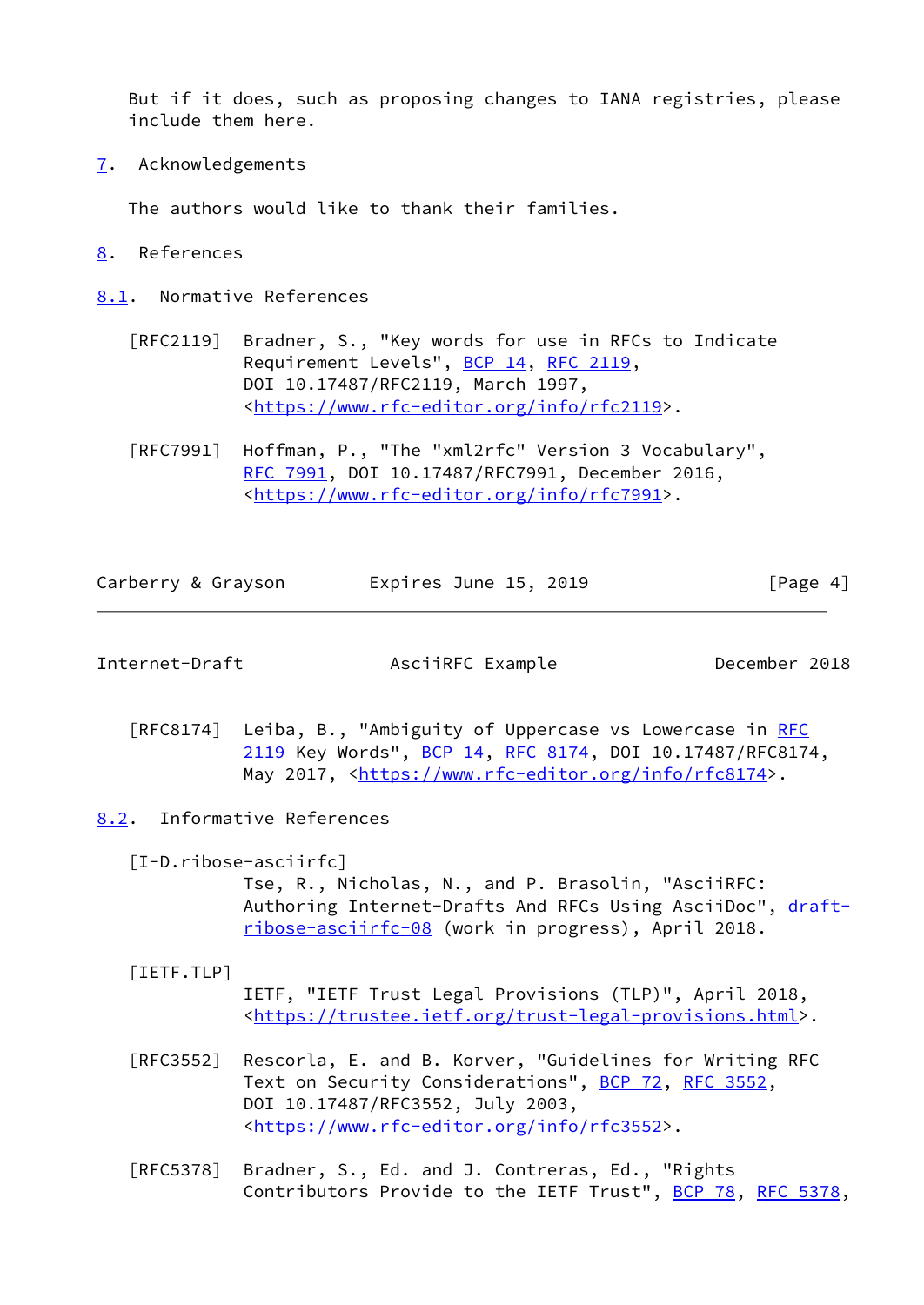```
 DOI 10.17487/RFC5378, November 2008,
              <https://www.rfc-editor.org/info/rfc5378>.
    [RFC7253] Krovetz, T. and P. Rogaway, "The OCB Authenticated-
              RFC 7253, DOI 10.17487/RFC7253, May
              2014, <https://www.rfc-editor.org/info/rfc7253>.
    [RNP] Ribose Inc., "RNP: A C library approach to OpenPGP", March
              2018, <https://github.com/riboseinc/rnp/>.
Appendix A. Examples
A.1. Example 1
   Here's an example of a properly wrapped code snippet in accordance
   with rules specified in Section 4.3.
   <CODE BEGINS>
   {
     "code": {
       "encoding": "ascii",
       "type": "rfc",
       "authors": [ "Josiah Carberry", "Truman Grayson" ]
     }
   }
   <CODE ENDS>
Carberry & Grayson Expires June 15, 2019 [Page 5]
Internet-Draft AsciiRFC Example December 2018
Authors' Addresses
   Josiah Stinkney Carberry
   Brown University
   Box K, 69 Brown Street
   Providence 02912
   United States of America
   Phone: +1 401 863 1000
   Email: josiah.carberry@ribose.com
   URI: https://www.brown.edu
   Truman Grayson
```
<span id="page-5-2"></span>Brown University